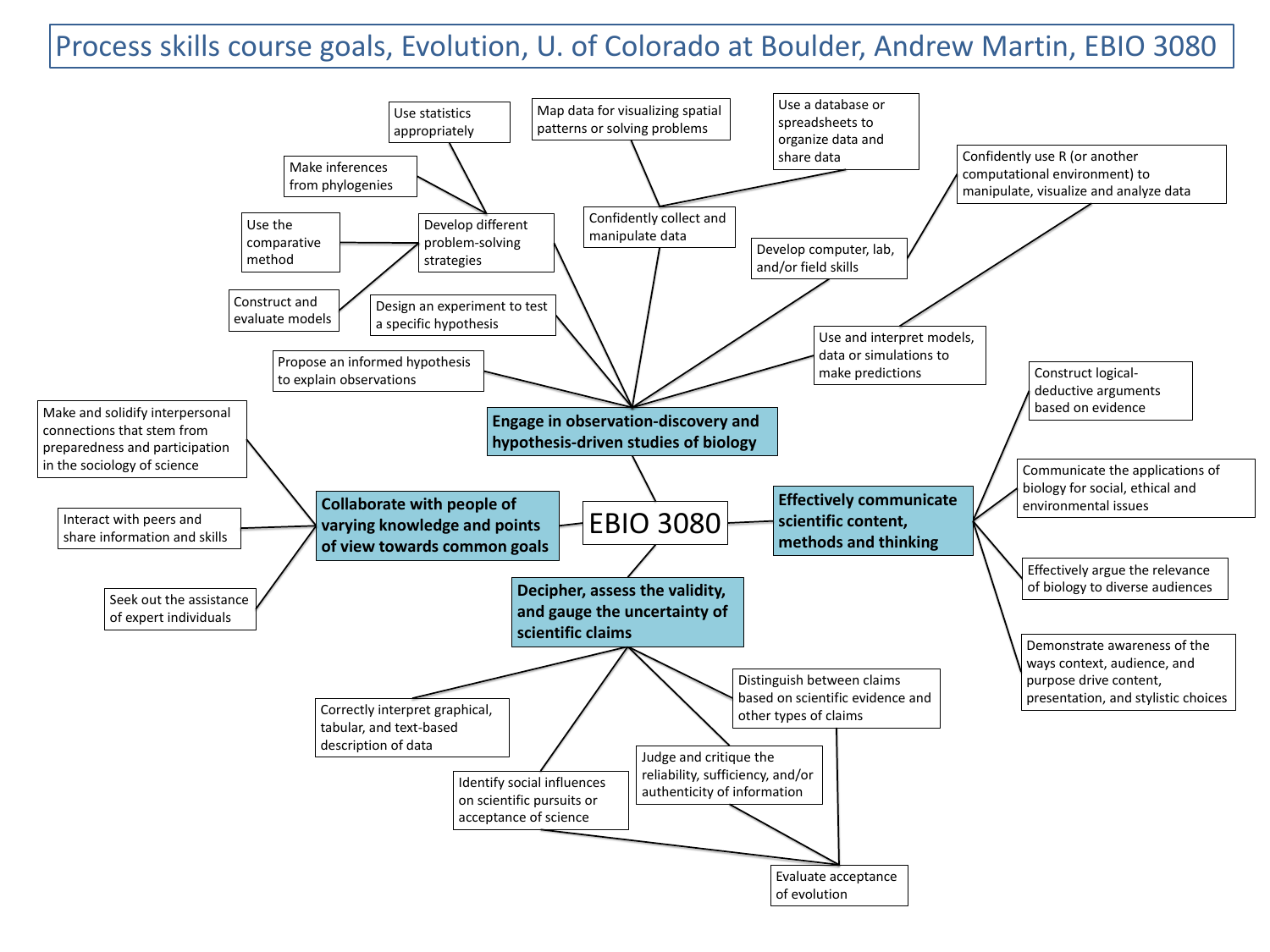morphogical)



Content course goals, Evolution, U. of Colorado at Boulder, Andrew Martin, EBIO 3080